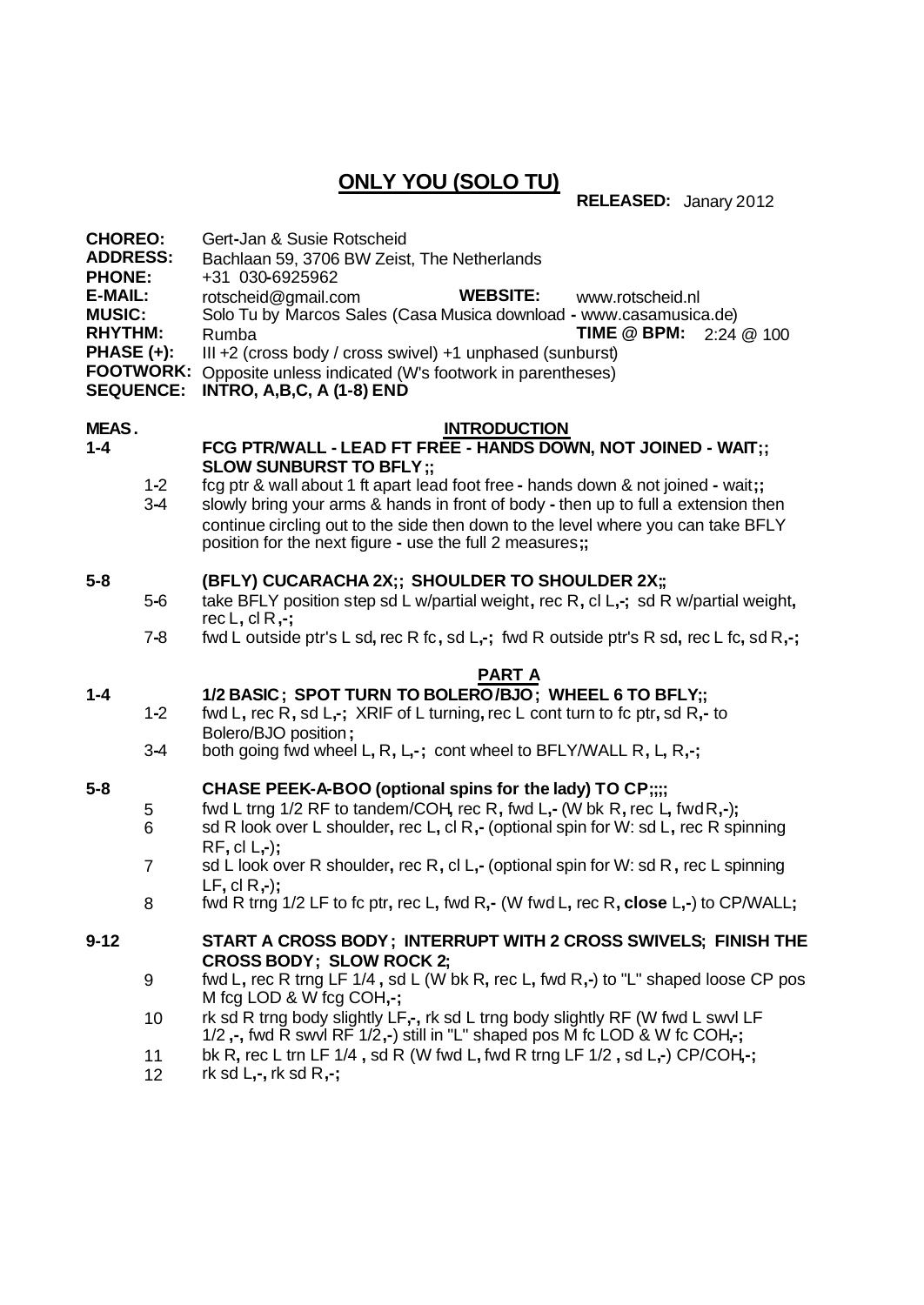- **13-16 START A CROSS BODY; INTERRUPT WITH 2 CROSS SWIVELS; FINISH THE CROSS BODY; SLOW ROCK 2;**
	- 13 fwd L**,** rec R trng LF 1/4 **,** sd L (W bk R**,** rec L**,** fwd R**,-**) to "L" shaped loose CP pos M fcg RLOD & W fcg WALL**,-;**
	- 14 rk sd R trng body slightly LF**,-,** rk sd L trng body slightly RF (W fwd L swvl LF 1/2 **,-,** fwd R swvl RF 1/2**,-**) still in "L" shaped pos M fc RLOD & W fc WALL**,-;**
	- 15 bk R**,** rec L trn LF 1/4 **,** sd R (W fwd L**,** fwd R trng LF 1/2 **,** sd L**,-**) CP/WALL**,-;**
	- 16 rk sd L**,-,** rk sd R**,-;**

#### **PART B**

## **1-4 BREAK BACK TO 1/2 OPEN; FWD 3; SLIDE THE DOORS BOTH WAYS;;**

- 1 Swiveling LF on R ft bk L to 1/2 OP/LOD**,** fwd R**,** fwd L**,-;**
- 2 fwd R**,** L**,** R**,-;**
- 3 rk apt L**,** rec R releasing hold**,** XLIF changing sds still fcg same dir**,-** (W crosses in front of M) joining lead hands**;**
- 4 rk apt R**,** rec L releasing hnds**,** XRIF changing sds still fcg same dir**,-** (W crosses in front of M) joining trail hands**;**

## **5-8 BOTH ROLL ACROSS TO SKATERS/RLOD; WHEEL 3 FACE LOD; CIRCLE AWAY & TOG IN 6 TO BFLY/WALL;;**

- 5 sd L**,** rec R releasing hand roll across RF behind woman twds WALL**,** cont turn step sd L to fc RLOD to SKATERS/RLOD**,-;**
- 6 wheel RF fwd R**,** L**,** R**,-** (W bk L**,** R**,** L**,-**) to fc LOD**;**
- 7**-**8 circle away L**,** R**,** L**,-;** circle tog R**,** L**,** R**,-** to BFLY/WALL**;**

### **PART C**

- **1-4 BREAK BACK, REC, POINT; SIDE WALK 3 TO LOD; BREAK BACK, REC, POINT; SIDE WALK 3 TO RLOD;**
	- 1**-**2 break bk L to OP**,** rec R to BFLY**,** pt sd L LOD**,-;** sd L**,** cl R**,** sd L**,-;**
	- 3**-**4 break bk R to LOP**,** rec L to BFLY**,** pt sd R RLOD**,-;** sd R**,** cl L**,** sd R**,-;**

## **5-8 1/2 BASIC; UNDERARM TURN; TO A LARIAT TO BFLY;;**

- 5 fwd L**,** rec R**,** sd L**,-;**
- 6 lead W to trn RF under jnd ld hnds bk R**,** rec L**,** sd R**,-** (W comm RF trn under jnd lead hds fwd L**,** cont trn rec R to fc ptr**,** sd L end slightly to M's R sd**,-**)**;**
- 7**-**8 sd L**,** rec R**,** cl L**,** (W circ RF arnd M R**,** L**,** R**,-**)**-;** sd R**,** rec L**,** cl R (W cont RF arnd M L**,** R**,** L**,-**) to BFLY/WALL**,-;**

## **9-12 FENCELINE 2x;; OPEN BREAK; WHIP TO FACE LOD;**

- 9**-**10 cross lunge L thru to RLOD**,** rec R**,** sd L**,-;** cross lunge R thru to LOD**,** rec L**,** sd R**,-;** 11 rk apt L to LOP fcing extend free arm to side or up as you prefer**,** rec R**,** sd L to BFLY**,-;**
- 12 bk R trng 1/4 LF**,** rec fwd L**,** sd R to LOPfcg/LOD**,-;**

## **13-16 NYer TO THE WALL; WHIP TO FACE COH; NYer; WHIP TO FACE WALL;**

- 13 trng 1/4 RF thru L twds the WALL**,** rec R to fc ptr & LOD**,** sd L**,-;**
- 14 bk R trng 1/4 LF**,** rec fwd L**,** sd R to LOPfcg/COH**,-;**
- 15 trng 1/4 RF thru L twds LOD**,** rec R to fc ptr & COH**,** sd L**,-;**
- 16 bk R trng 1/4 LF**,** rec fwd L trng 1/4 LF to complete turn to BFLY/WALL**,** sd R**,-;**

## **PART A (1-8)**